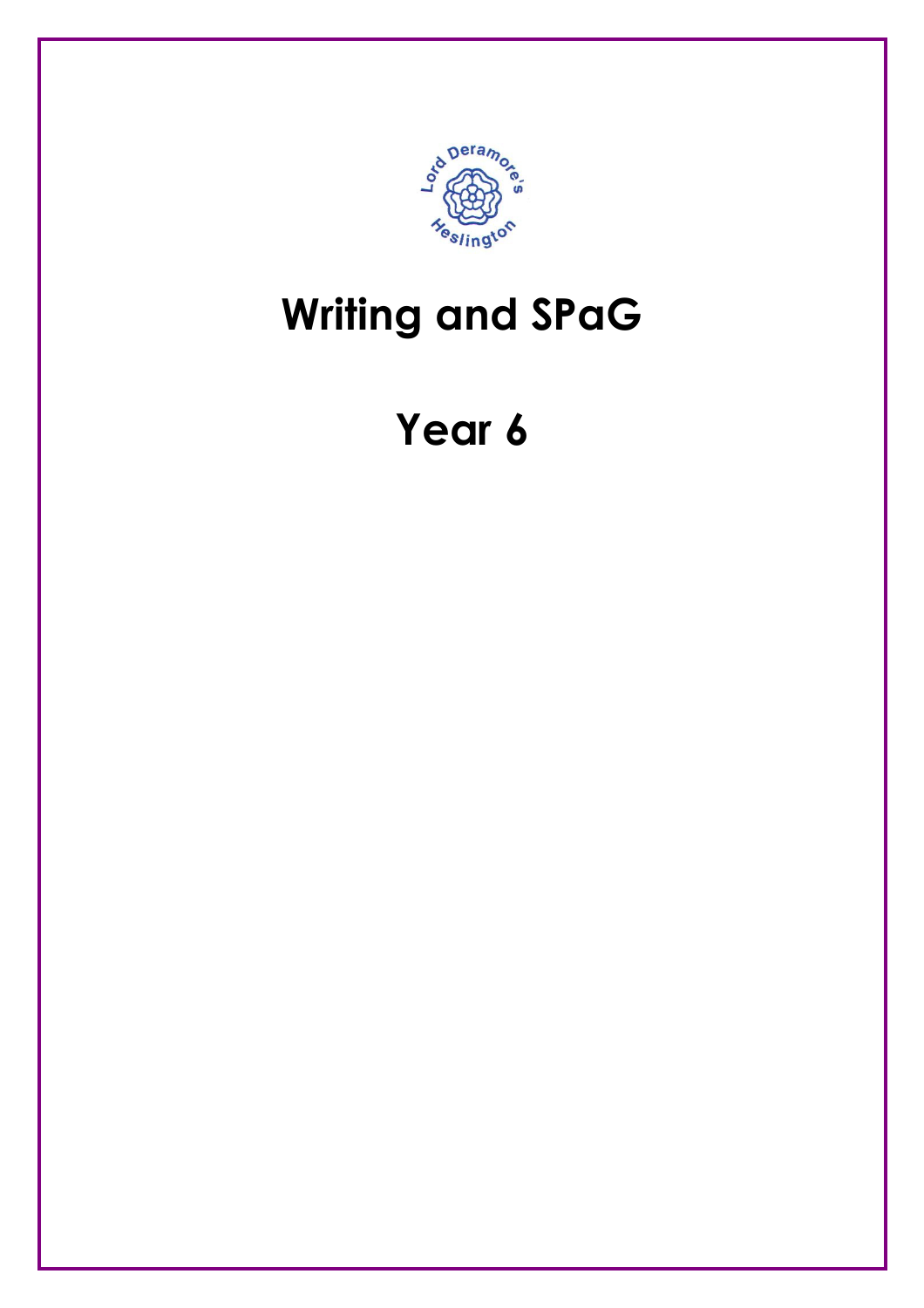## Year 6 - Writing

| $\underline{\mathsf{W}}$ | <b>Assessed</b>                                                                                                                                                                                          | <b>Examples</b>                                                                                                                                                                      |
|--------------------------|----------------------------------------------------------------------------------------------------------------------------------------------------------------------------------------------------------|--------------------------------------------------------------------------------------------------------------------------------------------------------------------------------------|
|                          | <b>Transcription</b>                                                                                                                                                                                     |                                                                                                                                                                                      |
| $\mathbf{1}$             | Learn and use further <b>prefixes</b> and<br>suffixes                                                                                                                                                    | tion, ure                                                                                                                                                                            |
| $\overline{2}$           | Use a range of spelling strategies<br>Understand that the spelling of some<br>words needs to be learnt specifically.                                                                                     | Spell words from the Year 6 word<br>list<br>Convert verbs into nouns                                                                                                                 |
| 3                        | Continue to tell the difference<br>between <b>homophones</b> and other<br>words which are often confused                                                                                                 | hear, here<br>some, sum                                                                                                                                                              |
| 4                        | Spell words with silent letters                                                                                                                                                                          | knight, psalm,                                                                                                                                                                       |
| 5                        | Use the first three or four letters of a<br>word to check spelling, meaning or<br>both of these in a dictionary                                                                                          |                                                                                                                                                                                      |
| 6                        | Use a thesaurus                                                                                                                                                                                          |                                                                                                                                                                                      |
|                          | Composition                                                                                                                                                                                              |                                                                                                                                                                                      |
| $\overline{7}$           | Plan writing by:<br>identifying the audience for and<br>purpose of the writing selecting the<br>appropriate form and using other<br>similar writing as models for their own                              |                                                                                                                                                                                      |
| 8                        | Note and develop initial ideas,<br>carrying out extra reading and<br>research if needed                                                                                                                  |                                                                                                                                                                                      |
| 9                        | In writing narratives, think about how<br>authors have developed characters<br>and settings in what they have read,<br>listened to or seen performed                                                     |                                                                                                                                                                                      |
| 10                       | Ensure correct subject and verb<br>agreement when using singular and<br>plural, distinguishing between the<br>language of speech and writing<br>Ensure consistent and correct use of<br>tense throughout | Incorrect<br>Food between the teeth result in<br>decay.<br>The girl play computer games.<br>Correct<br>Food between the teeth results in<br>decay.<br>The girl plays computer games. |
| 11                       | Describe settings, characters and<br>atmosphere in narratives and add<br>dialogue to reveal more about the<br>character and move the story along                                                         |                                                                                                                                                                                      |
| 12                       | Evaluate own and other peoples<br>writing and give feedback                                                                                                                                              | Use of grammar and punctuation<br>for meaning and effect<br>Consistent use of correct tense<br>Subjects/verb agreement                                                               |
| 13                       | Summarise longer passages                                                                                                                                                                                |                                                                                                                                                                                      |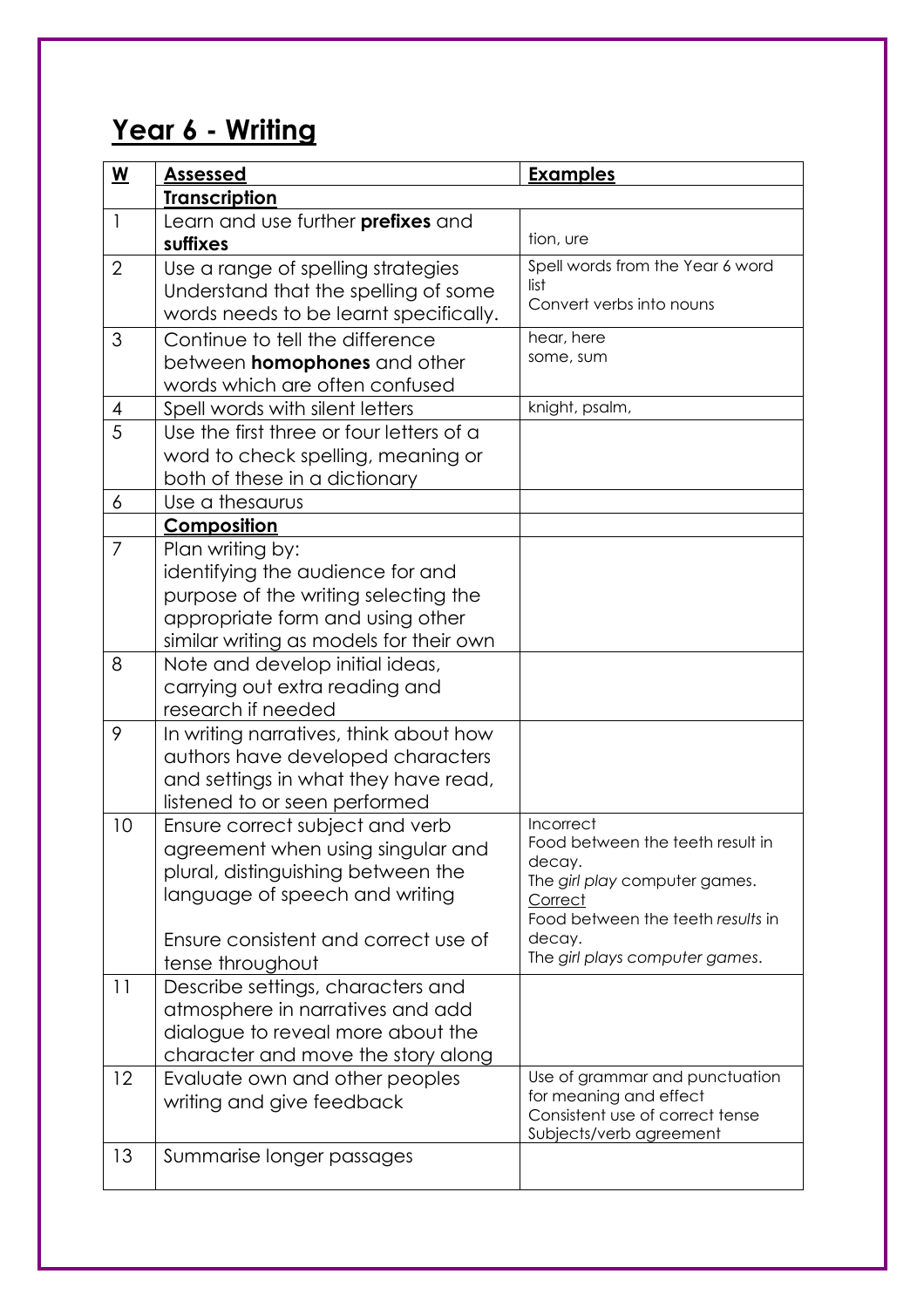| 14 | Check own work for spelling and<br>punctuation errors and edit<br>accordingly                                                                                                                                |                                                                                                                                                                                                                                                                                                                                                                                                                                                                                                                                                                                          |
|----|--------------------------------------------------------------------------------------------------------------------------------------------------------------------------------------------------------------|------------------------------------------------------------------------------------------------------------------------------------------------------------------------------------------------------------------------------------------------------------------------------------------------------------------------------------------------------------------------------------------------------------------------------------------------------------------------------------------------------------------------------------------------------------------------------------------|
| 15 | Perform own written work using<br>actions                                                                                                                                                                    | Adopt, create and sustain a range<br>of roles, responding to others in role<br>(both verbally and non-verbally).<br>Create own improvised, devised<br>and scripted drama for each other<br>and a range of audiences<br>Rehearse, refine, share and<br>respond thoughtfully to drama and<br>theatre performances.                                                                                                                                                                                                                                                                         |
| 16 | Use effectively and cover the<br>following writing genres through the<br>year; Narrative,<br>Recount, Report, Persuasion,<br>Discussion, Instruction, Explanation in a<br>range of cross curricular contexts |                                                                                                                                                                                                                                                                                                                                                                                                                                                                                                                                                                                          |
|    | <b>Handwriting</b>                                                                                                                                                                                           |                                                                                                                                                                                                                                                                                                                                                                                                                                                                                                                                                                                          |
| 17 | Write clearly and quickly, knowing<br>when not to join letters                                                                                                                                               | Pupils should continue to practise<br>handwriting and be encouraged<br>to increase the speed of it, so that<br>problems with forming letters do<br>not get in the way of their writing<br>down what they want to say.<br>They should be clear about what<br>standard of handwriting is<br>appropriate for a particular task<br>(e.g. quick notes or a final<br>handwritten version).<br>They should also be taught to use<br>an unjoined style (e.g labelling a<br>diagram or data, writing an email<br>address, or for algebra) and<br>capital letters (e.g. for filling in a<br>form). |
| 18 | Choose the most suitable writing tool<br>for the task                                                                                                                                                        |                                                                                                                                                                                                                                                                                                                                                                                                                                                                                                                                                                                          |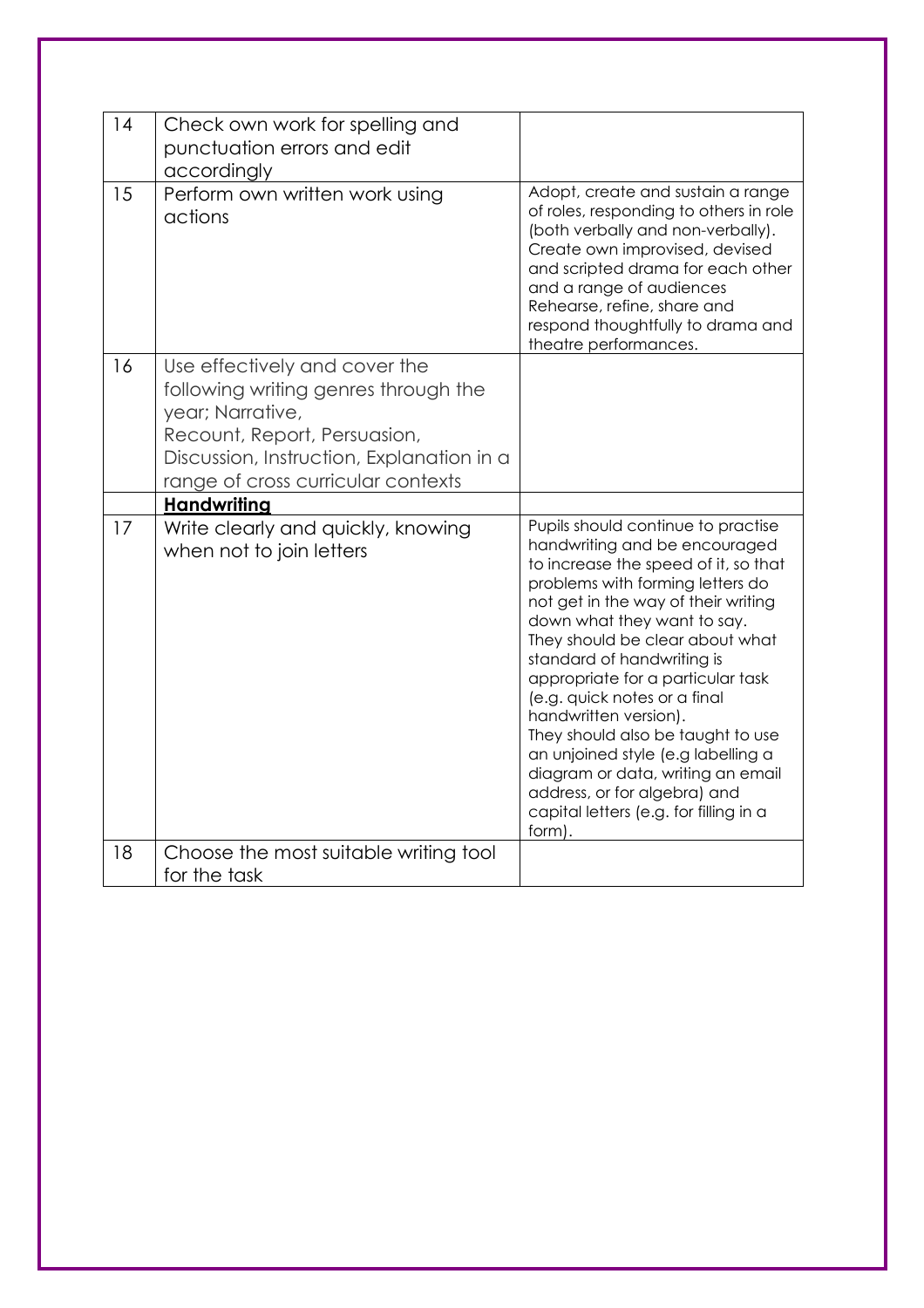## Year 6 - SPaG

| $\underline{\underline{\mathsf{S}}}$ | <b>Assessed</b>                                                                                                                                                                                                                                          | <b>Examples</b>                                                                                                                                                                                                                     |
|--------------------------------------|----------------------------------------------------------------------------------------------------------------------------------------------------------------------------------------------------------------------------------------------------------|-------------------------------------------------------------------------------------------------------------------------------------------------------------------------------------------------------------------------------------|
|                                      | Word                                                                                                                                                                                                                                                     |                                                                                                                                                                                                                                     |
| $\mathbf{1}$                         | Know the difference between vocabulary<br>typical of <i>informal</i> speech and vocabulary<br>appropriate for formal speech and writing<br>(eg. said versus reported, alleged or claimed<br>in formal speech or writing)                                 | Informal - Formal<br>find out - discover;<br>ask for - request;<br>$go in - enter$<br>Use the subjunctive where<br>appropriate in formal writing<br>and speech eg. If I were to<br>insist, it is essential that he be<br>available. |
| $\overline{2}$                       | Know how words are related by meaning as<br>synonyms (similar meaning) and antonyms<br>(opposite meaning)                                                                                                                                                | Synonym: Big $\rightarrow$ large<br>Antonym: Big $\rightarrow$ little                                                                                                                                                               |
| 3                                    | Convert words into nouns to convey precise<br>information (was cancelled = cancelation)                                                                                                                                                                  |                                                                                                                                                                                                                                     |
| 4                                    | Use specific features to create impact on the<br>reader: figurative language, metaphor,<br>personification                                                                                                                                               | Use rhetorical questions as<br>a persuasive device                                                                                                                                                                                  |
|                                      | Sentence                                                                                                                                                                                                                                                 |                                                                                                                                                                                                                                     |
| 5                                    | Use the passive to affect the presentation of<br>information in a sentence                                                                                                                                                                               | Active: I broke the window in<br>the greenhouse.<br>Passive: The window in the<br>greenhouse was broken.                                                                                                                            |
| 6                                    | Know the difference between informal<br>speech and formal speech and writing such<br>as the use of question tags, (They are not<br>really questions but are a way of asking the<br>other person to make a comment and so<br>keep the conversation open.) | He's your friend, isn't he?, or the<br>use of subjunctive forms such as:<br>If I were to come<br>or Were they to come<br>in some very formal writing and<br>speech)                                                                 |
|                                      | <b>Text</b>                                                                                                                                                                                                                                              |                                                                                                                                                                                                                                     |
| 7                                    | Link ideas across paragraphs using a wider<br>range of ways: repetition of a word or<br>phrase, sentence connectors<br>Use different narrative structures and<br>techniques according to the text type                                                   | the use of adverbials such as on<br>the other hand, in contrast, or<br>as a consequence, and ellipsis<br>Opening hook, rhetorical<br>questions, personal comments,<br>varied conclusions                                            |
|                                      | (horror, adventure etc)                                                                                                                                                                                                                                  |                                                                                                                                                                                                                                     |
| 8                                    | Use layout devices, such as headings, sub-<br>headings, columns, bullets, or tables, to build<br>the text                                                                                                                                                |                                                                                                                                                                                                                                     |
|                                      | Punctuation                                                                                                                                                                                                                                              |                                                                                                                                                                                                                                     |
| 9                                    | Use the semi-colon, colon and dash to mark                                                                                                                                                                                                               | It's raining; I'm fed up                                                                                                                                                                                                            |